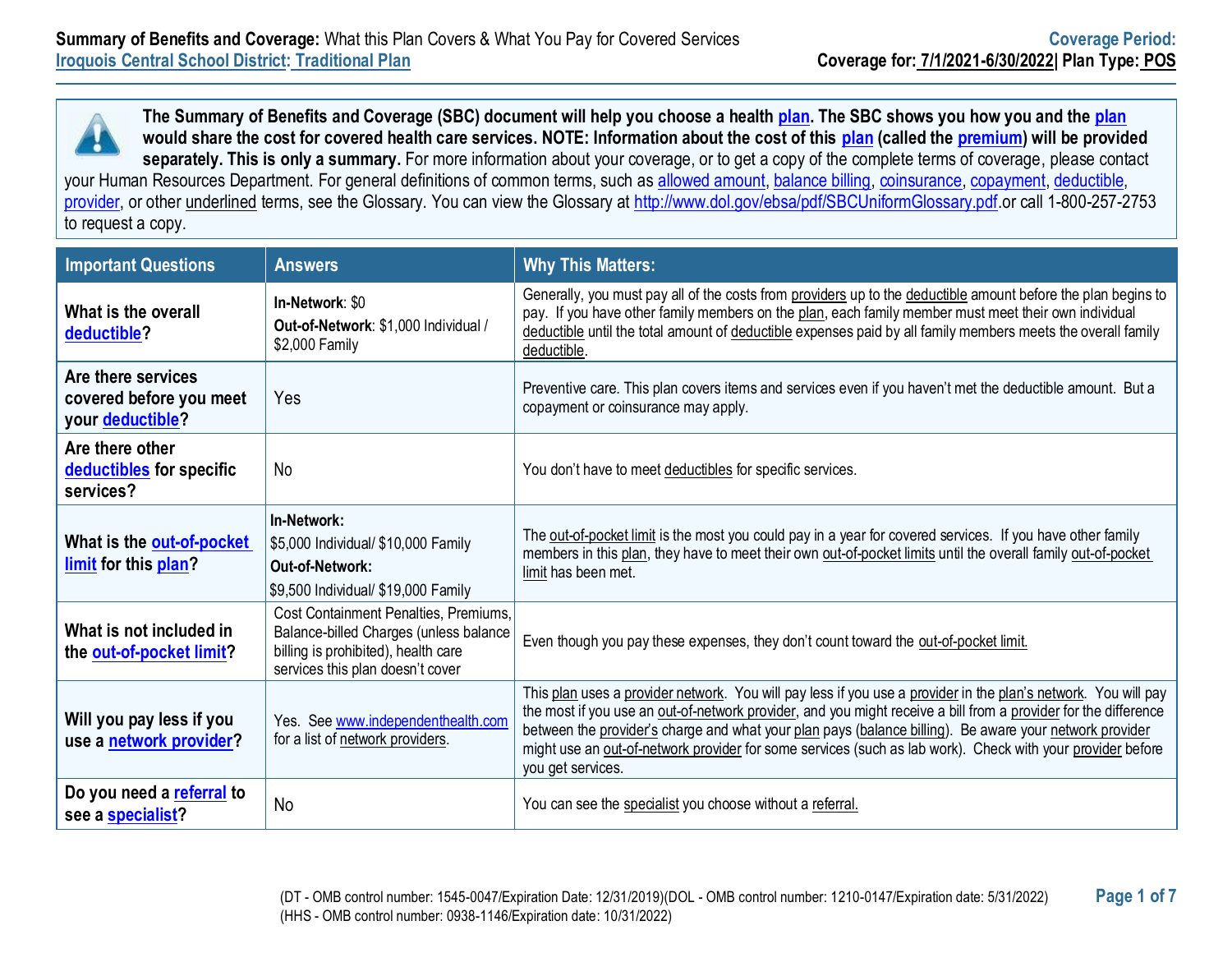All **[copayment](https://www.healthcare.gov/sbc-glossary/#copayment)** and **[coinsurance](https://www.healthcare.gov/sbc-glossary/#coinsurance)** costs shown in this chart are after your **[deductible](https://www.healthcare.gov/sbc-glossary/#deductible)** has been met, if a **[deductible](https://www.healthcare.gov/sbc-glossary/#deductible)** applies.  $\blacktriangle$ 

|                                                    | <b>Services You May Need</b>                                | <b>What You Will Pay</b>                            |                                                           | <b>Limitations, Exceptions, &amp; Other</b>                                                                                                                                                                                                                                                                                                                                                                                                                                                         |  |
|----------------------------------------------------|-------------------------------------------------------------|-----------------------------------------------------|-----------------------------------------------------------|-----------------------------------------------------------------------------------------------------------------------------------------------------------------------------------------------------------------------------------------------------------------------------------------------------------------------------------------------------------------------------------------------------------------------------------------------------------------------------------------------------|--|
| <b>Common Medical Event</b>                        |                                                             | <b>Network Provider</b><br>(You will pay the least) | <b>Out-of-Network Provider</b><br>(You will pay the most) | <b>Important Information</b>                                                                                                                                                                                                                                                                                                                                                                                                                                                                        |  |
|                                                    | Primary care visit to treat an<br>injury or illness         | \$0 copayment                                       | 30% coinsurance                                           | You may have to pay for services that aren't<br>preventive. Ask your provider if the services<br>needed are preventive. Then check what<br>your plan will pay for.<br>Member Precertification may be required.<br>Failure to obtain precertification could result<br>in up to 50% reduction in eligible expenses<br>for each instance.                                                                                                                                                              |  |
| If you visit a health care<br>provider's office or | <b>Specialist visit</b><br>\$0 copayment<br>30% coinsurance |                                                     |                                                           | Member Precertification may be required.<br>Failure to obtain precertification could result<br>in up to 50% reduction in eligible expenses<br>for each instance.                                                                                                                                                                                                                                                                                                                                    |  |
| clinic                                             | Preventive care/screening/<br>immunization                  | \$0 copayment                                       | 30% coinsurance                                           | Certain preventive services are not covered<br>when they are provided out-of-network. You<br>may have to pay for services. Ask your<br>provider if the services needed are<br>preventive. Then check what your plan will<br>pay for.<br>Immunizations provided to those over 19<br>years of age are not covered out-of-network.<br>Member Precertification may be required.<br>Failure to obtain precertification could result<br>in up to 50% reduction in eligible expenses<br>for each instance. |  |
| If you have a test                                 | Diagnostic test (x-ray, blood<br>work)                      | \$0 copayment                                       | 30% coinsurance                                           | Member Precertification may be required.<br>Failure to obtain precertification could result<br>in up to 50% reduction in eligible expenses<br>for each instance.                                                                                                                                                                                                                                                                                                                                    |  |
|                                                    | Imaging (CT/PET scans,<br>MRI <sub>s</sub> )                | \$0 copayment                                       | 30% coinsurance                                           | Member Precertification may be required.<br>Failure to obtain precertification could result<br>in up to 50% reduction in eligible expenses<br>for each instance.                                                                                                                                                                                                                                                                                                                                    |  |

\* For more information about limitations and exceptions, please contact your Human Resources Department. **Page 2 of 7**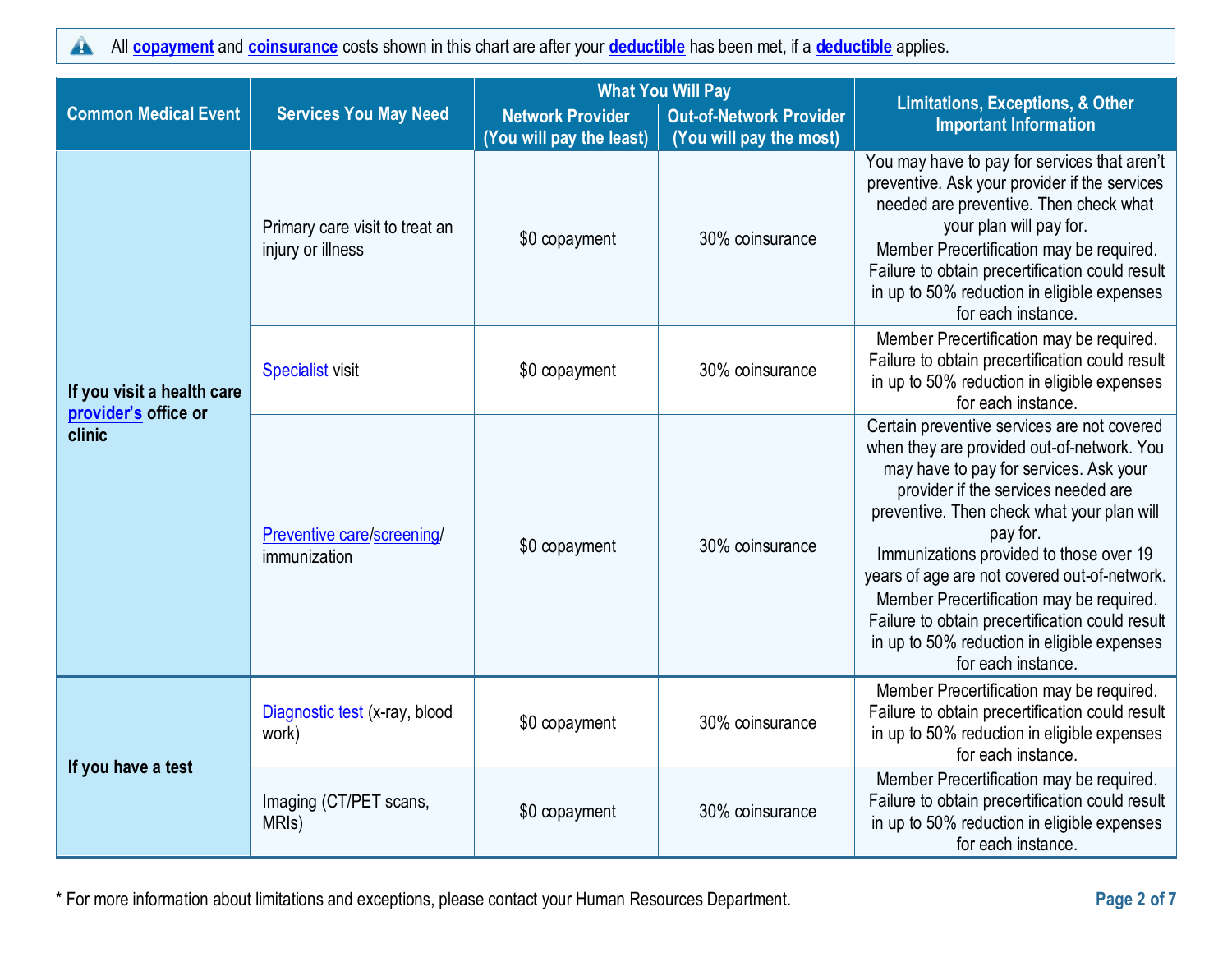|                                                                                    |                                                   | <b>What You Will Pay</b>                            |                                                           | <b>Limitations, Exceptions, &amp; Other</b>                                                                                                                                    |  |
|------------------------------------------------------------------------------------|---------------------------------------------------|-----------------------------------------------------|-----------------------------------------------------------|--------------------------------------------------------------------------------------------------------------------------------------------------------------------------------|--|
| <b>Common Medical Event</b>                                                        | <b>Services You May Need</b>                      | <b>Network Provider</b><br>(You will pay the least) | <b>Out-of-Network Provider</b><br>(You will pay the most) | <b>Important Information</b>                                                                                                                                                   |  |
| If you need drugs to                                                               | Generic drugs                                     | \$0 Copayment/30 day<br>supply                      | Not covered.                                              | Must be filled at a participating pharmacy.                                                                                                                                    |  |
| treat your illness or<br>condition<br>More information about                       | Preferred brand drugs                             | \$15 Copayment/30 day<br>supply                     | Not covered.                                              | Must be filled at a participating pharmacy.                                                                                                                                    |  |
| prescription drug<br>coverage is available at                                      | Non-preferred brand drugs                         | \$30 Copayment/30 day<br>supply                     | Not covered.                                              | Must be filled at a participating pharmacy.                                                                                                                                    |  |
| www.pbdrx.com                                                                      | <b>Specialty drugs</b>                            | \$30 Copayment/30 day<br>supply                     | Not covered.                                              | Must be filled at a participating pharmacy.                                                                                                                                    |  |
| If you have outpatient                                                             | Facility fee (e.g., ambulatory<br>surgery center) | \$0 copayment                                       | 30% coinsurance                                           | Member Precertification may be required.<br>Failure to obtain precertification could result<br>in up to 50% reduction in eligible expenses<br>for each instance.               |  |
| surgery                                                                            | Physician/surgeon fees                            | \$0 copayment                                       | 30% coinsurance                                           | Member Precertification may be required.<br>Failure to obtain precertification could result<br>in up to 50% reduction in eligible expenses<br>for each instance.               |  |
|                                                                                    | Emergency room care                               | \$50 copayment                                      | Covered as in-network<br>benefit                          | Copayment waived if admitted                                                                                                                                                   |  |
| If you need immediate<br>medical attention                                         | <b>Emergency medical</b><br>transportation        | \$25 copayment                                      | Covered as in-network<br>benefit                          | Must be deemed medically necessary.<br>Wheelchair van transportation is not<br>covered.                                                                                        |  |
|                                                                                    | <b>Urgent care</b>                                | \$0 copayment                                       | \$0 copayment                                             | -None-                                                                                                                                                                         |  |
| If you have a hospital<br>stay                                                     | Facility fee (e.g., hospital<br>room)             | \$0 copayment                                       | 30% coinsurance                                           | Member Precertification may be required.<br>Failure to obtain precertification could result<br>in covered person being responsible for the<br>first \$1,200 for each instance. |  |
|                                                                                    | Physician/surgeon fees                            | \$0 copayment                                       | 30% coinsurance                                           | Member Precertification may be required.<br>Failure to obtain precertification could result<br>in up to 50% reduction in eligible expenses<br>for each instance.               |  |
| If you need mental<br>health, behavioral<br>health, or substance<br>abuse services | <b>Outpatient services</b>                        | \$0 copayment                                       | 30% coinsurance                                           | Member Precertification may be required.<br>Failure to obtain precertification could result<br>in up to 50% reduction in eligible expenses<br>for each instance.               |  |

\* For more information about limitations and exceptions, please contact your Human Resources Department. **Page 3 of 7**

J.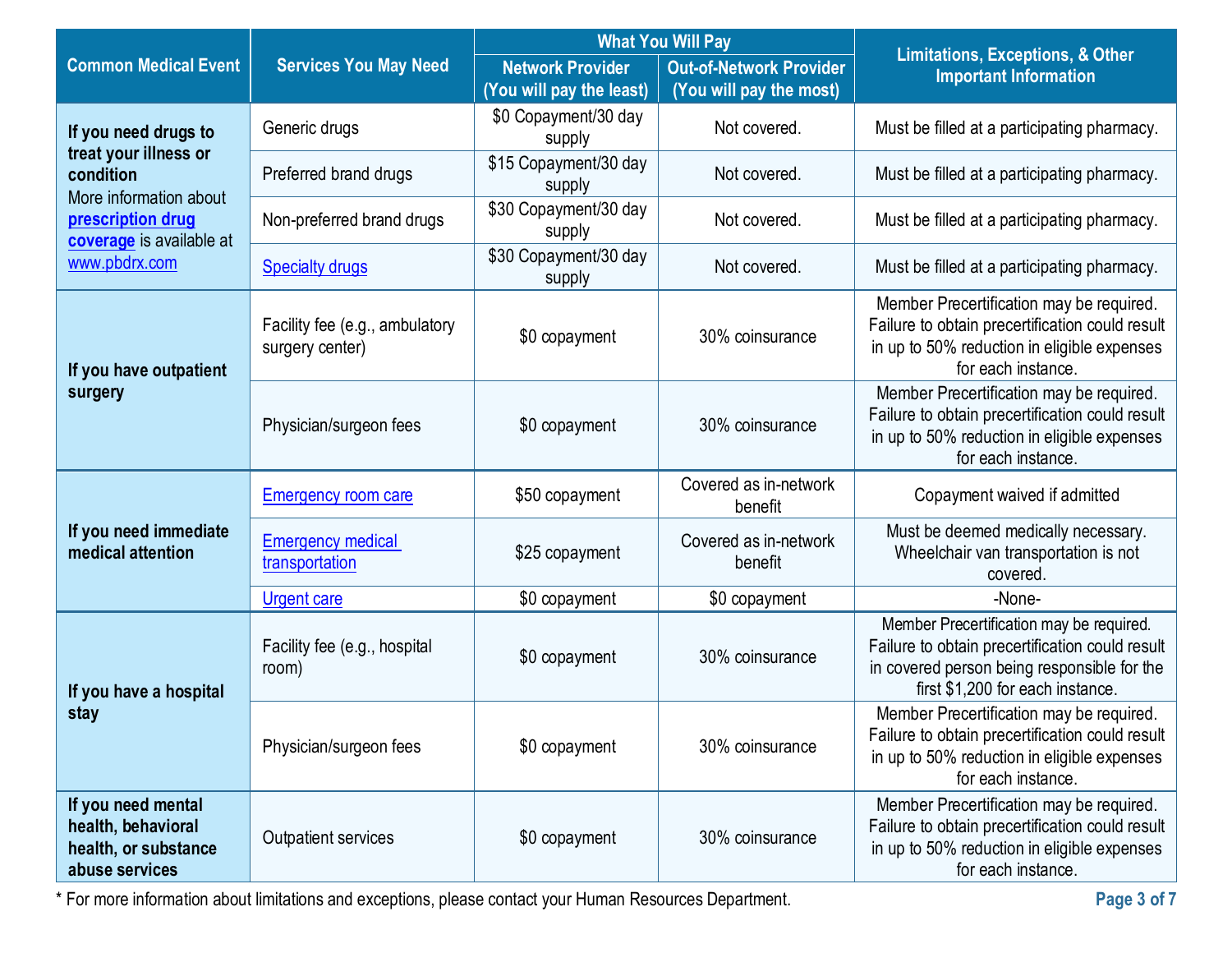|                                        |                                              | <b>What You Will Pay</b>                            |                                                           |                                                                                                                                                                                                                                                               |  |
|----------------------------------------|----------------------------------------------|-----------------------------------------------------|-----------------------------------------------------------|---------------------------------------------------------------------------------------------------------------------------------------------------------------------------------------------------------------------------------------------------------------|--|
| <b>Common Medical Event</b>            | <b>Services You May Need</b>                 | <b>Network Provider</b><br>(You will pay the least) | <b>Out-of-Network Provider</b><br>(You will pay the most) | <b>Limitations, Exceptions, &amp; Other</b><br><b>Important Information</b>                                                                                                                                                                                   |  |
|                                        | Inpatient services                           | \$0 copayment                                       | 30% coinsurance                                           | Member Precertification may be required.<br>Failure to obtain precertification could result<br>in covered person being responsible for the<br>first \$1,200 for each instance.                                                                                |  |
|                                        | Office visits                                | \$0 copayment                                       | 30% coinsurance                                           | Cost sharing does not apply for preventative<br>services. If a visit is unrelated to<br>Pregnancy, member liability may apply<br>based on services rendered.                                                                                                  |  |
| If you are pregnant                    | Childbirth/delivery<br>professional services | \$0 copayment                                       | 30% coinsurance                                           | Member Precertification may be required for<br>Home Births. Failure to obtain<br>precertification could result in up to 50%<br>reduction in eligible expenses for each<br>instance.                                                                           |  |
|                                        | Childbirth/delivery facility<br>services     | \$0 copayment                                       | 30% coinsurance                                           | -None-                                                                                                                                                                                                                                                        |  |
|                                        | Home health care                             | \$0 copayment                                       | 30% coinsurance                                           | Up to 40 visits per plan year. Member<br>Precertification may be required. Failure to<br>obtain precertification could result in up to<br>50% reduction in eligible expenses for each<br>instance.                                                            |  |
|                                        | <b>Rehabilitation services</b>               | \$0 copayment                                       | 30% coinsurance                                           | Up to 30 visits per therapy per calendar year.<br>Custodial services and long-term therapy<br>are not covered.                                                                                                                                                |  |
| If you need help<br>recovering or have | <b>Habilitation services</b>                 | \$0 copayment                                       | 30% coinsurance                                           | -None-                                                                                                                                                                                                                                                        |  |
| other special health<br>needs          | <b>Skilled nursing care</b>                  | \$0 copayment                                       | 30% coinsurance                                           | Up to 45 days per plan year. Member<br>Precertification may be required. Failure to<br>obtain precertification could result in up to<br>50% reduction in eligible expenses for each<br>instance. Custodial services and long-term<br>therapy are not covered. |  |
|                                        | Durable medical equipment                    | 50% coinsurance                                     | 50% coinsurance                                           | Member Precertification may be required.<br>Failure to obtain precertification could result<br>in up to 50% reduction in eligible expenses<br>for each instance.                                                                                              |  |

\* For more information about limitations and exceptions, please contact your Human Resources Department. **Page 4 of 7**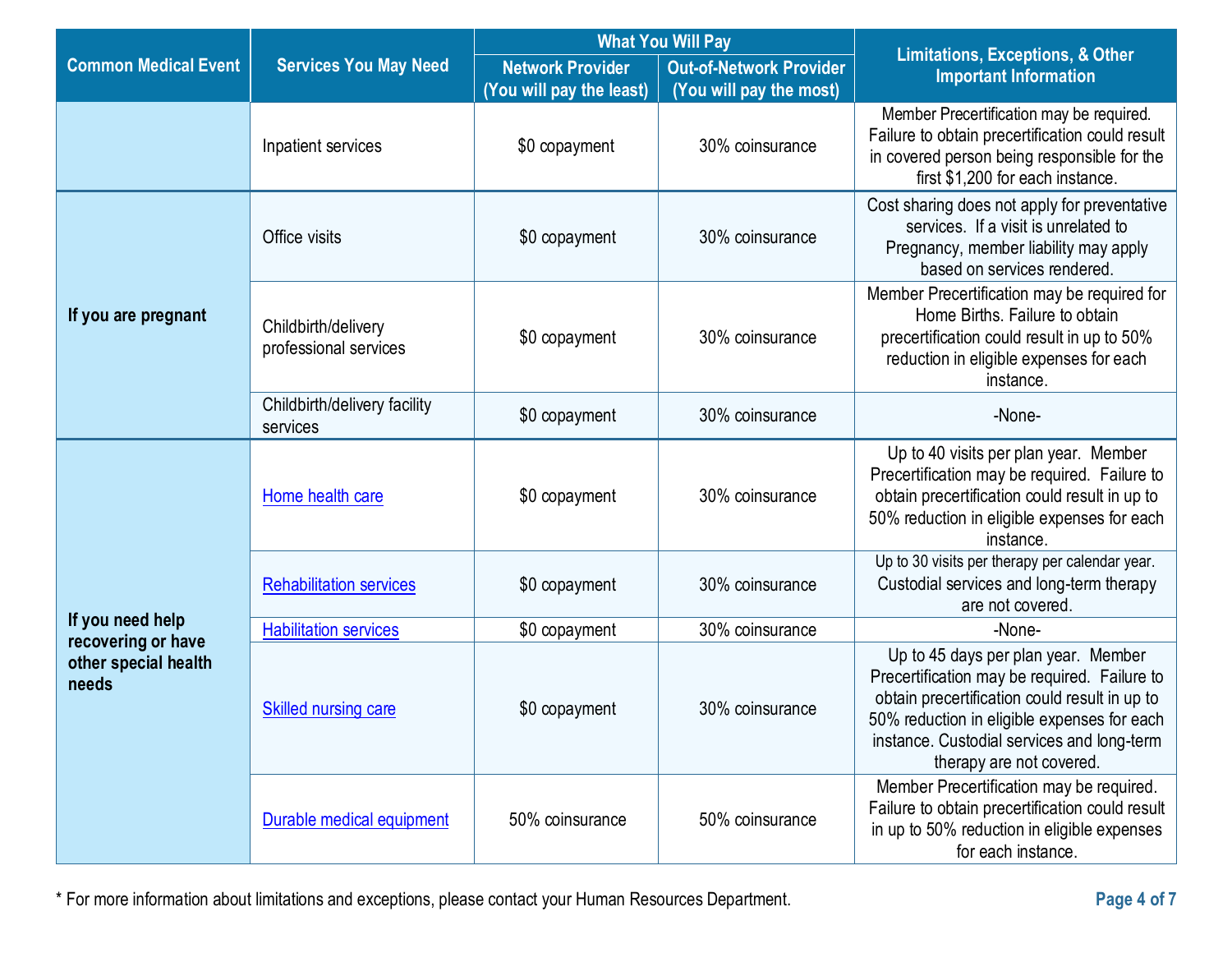|                                           | <b>Services You May Need</b> | <b>What You Will Pay</b>                     |                                                           | <b>Limitations, Exceptions, &amp; Other</b>                                                              |
|-------------------------------------------|------------------------------|----------------------------------------------|-----------------------------------------------------------|----------------------------------------------------------------------------------------------------------|
| <b>Common Medical Event</b>               |                              | Network Provider<br>(You will pay the least) | <b>Out-of-Network Provider</b><br>(You will pay the most) | <b>Important Information</b>                                                                             |
|                                           | <b>Hospice services</b>      | \$0 copayment                                | 30% coinsurance                                           | Hospice services shall include supplies &<br>drugs.                                                      |
|                                           | Children's eye exam          | \$0 copayment                                | Not covered.                                              | Once every 12 months.                                                                                    |
| If your child needs<br>dental or eye care | Children's glasses           | Covered at 40% of<br>retail price.           | Not covered.                                              | Contact EyeMed for additional options at<br>1-877-842-3348<br>Different copayments apply to other lenses |
|                                           |                              |                                              |                                                           | and lens options.                                                                                        |
|                                           | Children's dental check-up   | Not covered.                                 | Not covered.                                              | -None-                                                                                                   |

### **Excluded Services & Other Covered Services:**

|                                                                                                   | Services Your Plan Generally Does NOT Cover (Check your policy or plan document for more information and a list of any other excluded services.)                                 |                                                                                                                                                                         |
|---------------------------------------------------------------------------------------------------|----------------------------------------------------------------------------------------------------------------------------------------------------------------------------------|-------------------------------------------------------------------------------------------------------------------------------------------------------------------------|
| Acupuncture<br><b>Cosmetic Surgery</b><br><b>Custodial Care</b><br>Dental care (Adult)            | Eye exams and glasses out-of-network<br>$\bullet$<br>Hearing aids<br>Immunizations for those over 19 years of age when<br>provided out-of-network<br>Long-term care<br>$\bullet$ | Non-Emergency care when traveling outside the US<br>Prescription Drugs out-of-network<br>Private-duty nursing<br>$\bullet$<br>Routine foot care<br>Weight loss programs |
|                                                                                                   | Other Covered Services (Limitations may apply to these services. This isn't a complete list. Please see your plan document.)                                                     |                                                                                                                                                                         |
| Bariatric surgery with preauthorization<br>Chiropractic care (Maintenance care is not<br>covered) | Infertility treatment                                                                                                                                                            | Routine eye care (Adult)                                                                                                                                                |

Your Rights to Continue Coverage: There are agencies that can help if you want to continue your coverage after it ends. The contact information for those agencies is: Department of Labor's Employee Benefits Security Administration at 1-866-444-EBSA (3272) o[r www.dol.gov/ebsa/healthreform.](http://www.dol.gov/ebsa/healthreform) Department of Health and Human Services, Center for Consumer Information and Insurance Oversight at 1-877-267-2323 x61565 o[r www.cciio.cms.gov.](http://www.cciio.cms.gov/) Other coverage options may be available to you, too, including buying individual insurance coverage through the [Health Insurance](https://www.healthcare.gov/sbc-glossary/#health-insurance) [Marketplace.](https://www.healthcare.gov/sbc-glossary/#marketplace) For more information about th[e Marketplace,](https://www.healthcare.gov/sbc-glossary/#marketplace) visit [www.HealthCare.gov](http://www.healthcare.gov/) or call 1-800-318- 2596.

Your Grievance and Appeals Rights: There are agencies that can help if you have a complaint against you[r plan](https://www.healthcare.gov/sbc-glossary/#plan) for a denial of [a claim.](https://www.healthcare.gov/sbc-glossary/#claim) This complaint is called a [grievance](https://www.healthcare.gov/sbc-glossary/#grievance) or [appeal.](https://www.healthcare.gov/sbc-glossary/#appeal) For more information about your rights, look at the explanation of benefits you will receive for that medica[l claim.](https://www.healthcare.gov/sbc-glossary/#claim) You[r plan](https://www.healthcare.gov/sbc-glossary/#plan) documents also provide complete information on how to submit a [claim,](https://www.healthcare.gov/sbc-glossary/#claim) [appeal,](https://www.healthcare.gov/sbc-glossary/#appeal) or [a grievance](https://www.healthcare.gov/sbc-glossary/#grievance) for any reason to you[r plan.](https://www.healthcare.gov/sbc-glossary/#plan) For more information about your rights, this notice, or assistance, contact: Department of Labor's Employee Benefits Security Administration at 1-866-444-EBSA (3272) o[r www.dol.gov/ebsa/healthreform.](http://www.dol.gov/ebsa/healthreform) You may also contact: Independent Health at 1-800-257-2753. Additionally, a consumer assistance program can help you file your appeal. Contact Community Service Society of New York at 1-888-614-5400 o[r cha@cssny.org.](mailto:cha@cssny.org) A list of states with Consumer Assistance Programs is available at: [www.dol.gov/ebsa/healthreform](http://www.dol.gov/ebsa/healthreform) and <http://www.cms.gov/CCIIO/Resources/Consumer-Assistance-Grants/>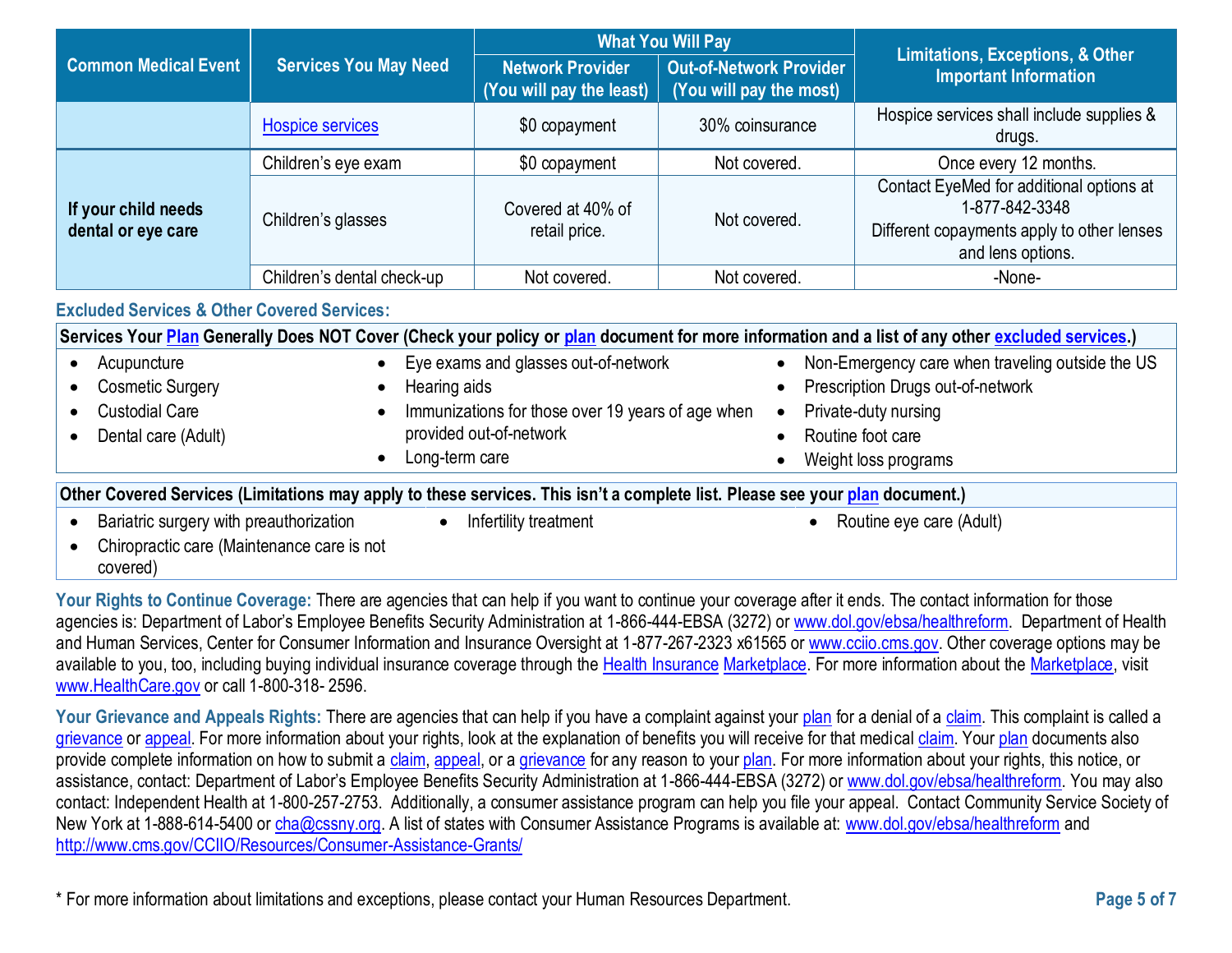#### **Does this plan provide Minimum Essential Coverage? Yes**

[Minimum Essential Coverage](https://www.healthcare.gov/sbc-glossary/#minimum-essential-coverage) generally includes [plans,](https://www.healthcare.gov/sbc-glossary/#plan) [health insurance](https://www.healthcare.gov/sbc-glossary/#health-insurance) available through the [Marketplace](https://www.healthcare.gov/sbc-glossary/#marketplace) or other individual market policies, Medicare, Medicaid, CHIP, TRICARE, and certain other coverage. If you are eligible for certain types of [Minimum Essential Coverage,](https://www.healthcare.gov/sbc-glossary/#minimum-essential-coverage) you may not be eligible for the [premium tax credit.](https://www.healthcare.gov/sbc-glossary/#premium-tax-credits)

**Does this plan meet the Minimum Value Standards? Yes**

If your [plan](https://www.healthcare.gov/sbc-glossary/#plan) doesn't meet the [Minimum Value Standards,](https://www.healthcare.gov/sbc-glossary/#minimum-value-standard) you may be eligible for a [premium tax credit](https://www.healthcare.gov/sbc-glossary/#premium-tax-credits) to help you pay for a plan through th[e Marketplace.](https://www.healthcare.gov/sbc-glossary/#marketplace)

### **Language Access Services:**

[Spanish (Español): Para obtener asistencia en Español, llame al 1-800-257-2753. [Tagalog (Tagalog): Kung kailangan ninyo ang tulong sa Tagalog tumawag sa 1-800-257-2753. [Chinese (中文): 如果需要中文的帮助, 请拨打这个号码 1-800-257-2753. [Navajo (Dine): Dinek'ehgo shika at'ohwol ninisingo, kwiijigo holne' 1-800-257-2753.

*To see examples of how this [plan](https://www.healthcare.gov/sbc-glossary/#plan) might cover costs for a sample medical situation, see the next section.*

**PRA Disclosure Statement:** According to the Paperwork Reduction Act of 1995, no persons are required to respond to a collection of information unless it displays a valid OMB control number. The valid OMB control number for this information collection is **0938-1146**. The time required to complete this information collection is estimated to average **0.08** hours per response, including the time to review instructions, search existing data resources, gather the data needed, and complete and review the information collection. If you have comments concerning the accuracy of the time estimate(s) or suggestions for improving this form, please write to: CMS, 7500 Security Boulevard, Attn: PRA Reports Clearance Officer, Mail Stop C4-26-05, Baltimore, Maryland 21244-1850.